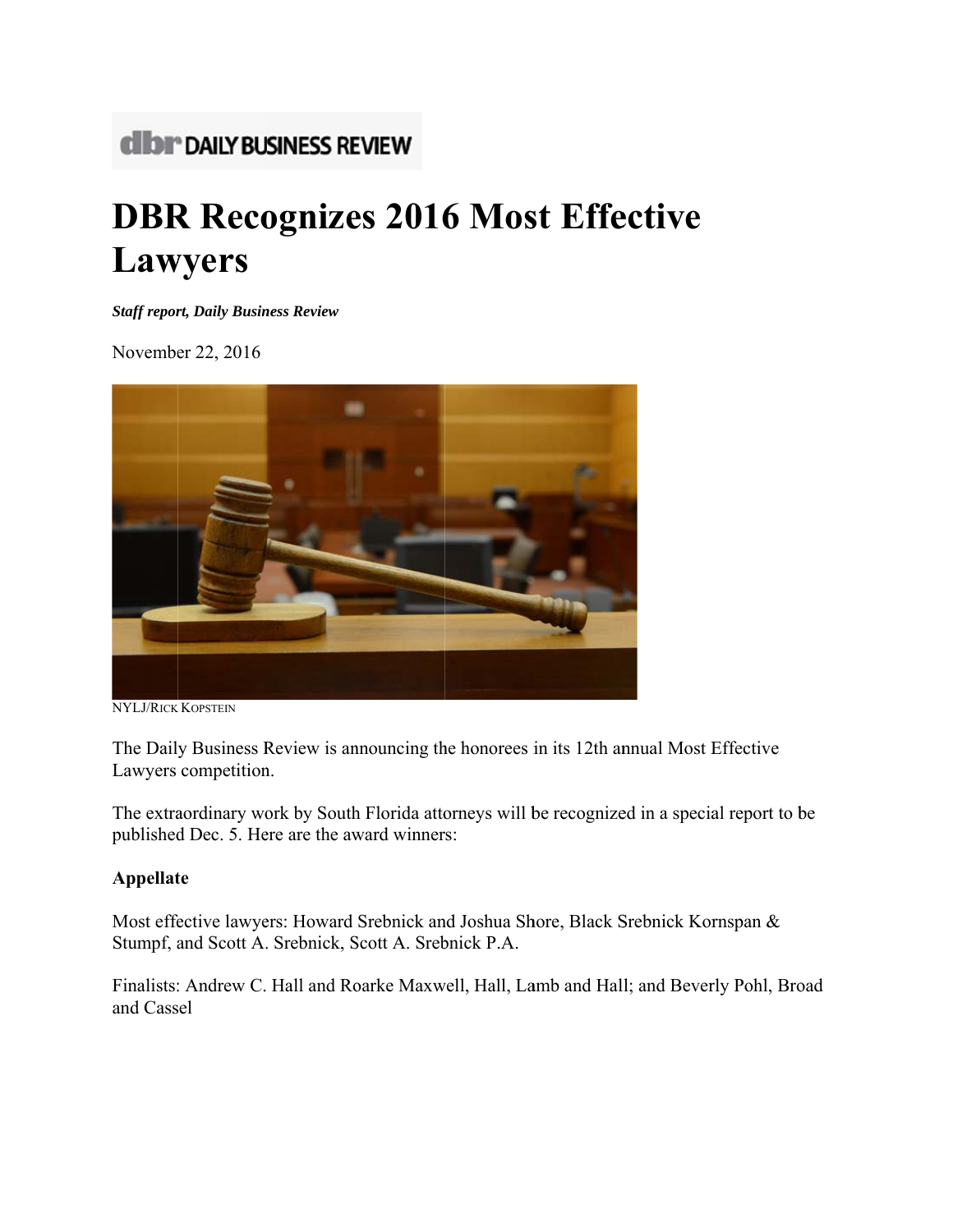# **Bankruptcy**

Most effective lawyer: Charles M. Tatelbaum, Tripp Scott

Finalists: Michael Budwick and Solomon Genet, Meland Russin & Budnick; and Andrea Hartley, Akerman

### **Class action**

Most effective lawyers: David A. Coulson and Adam Foslid, Greenberg Traurig

Finalists: Robert C. Gilbert and Jeff Ostrow, Kopelowitz Ostrow

# **Complex/Business litigation**

Most effective lawyers: James B. Baldinger, Stacey K. Sutton, M. Derek Harris and Gail Podolsky, Carlton Fields Jorden Burt

Finalists: Robert W. Turken, Scott N. Wagner, Mitchell Widom, Jeffrey Snyder, Lori Lustrin and Shalia Sakona, Bilzin Sumberg; and Scott B. Cosgrove, Leon Cosgrove

# **Corporate securities**

Most effective lawyers: Steven Lear and Stephen Sandiford, Bilzin Sumberg

# **Criminal law**

Most effective lawyer: Gail Levine, Miami-Dade state attorney's office

Finalist: Andrew Stanton, Miami-Dade public defender's office

# **Government relations and regulation**

Most effective lawyers: Iris Escarra and Carlos R. Lago, Greenberg Traurig

Finalist: Bernie Friedman, Becker & Poliakoff

#### **International**

Most effective lawyer: Norberto Quintana, Holland & Knight

Finalist: John Haley, Broad and Cassel

# **Intellectual property**

Most effective lawyers: Ryan Patch and Joshua Rittenberg, B/E Aerospace